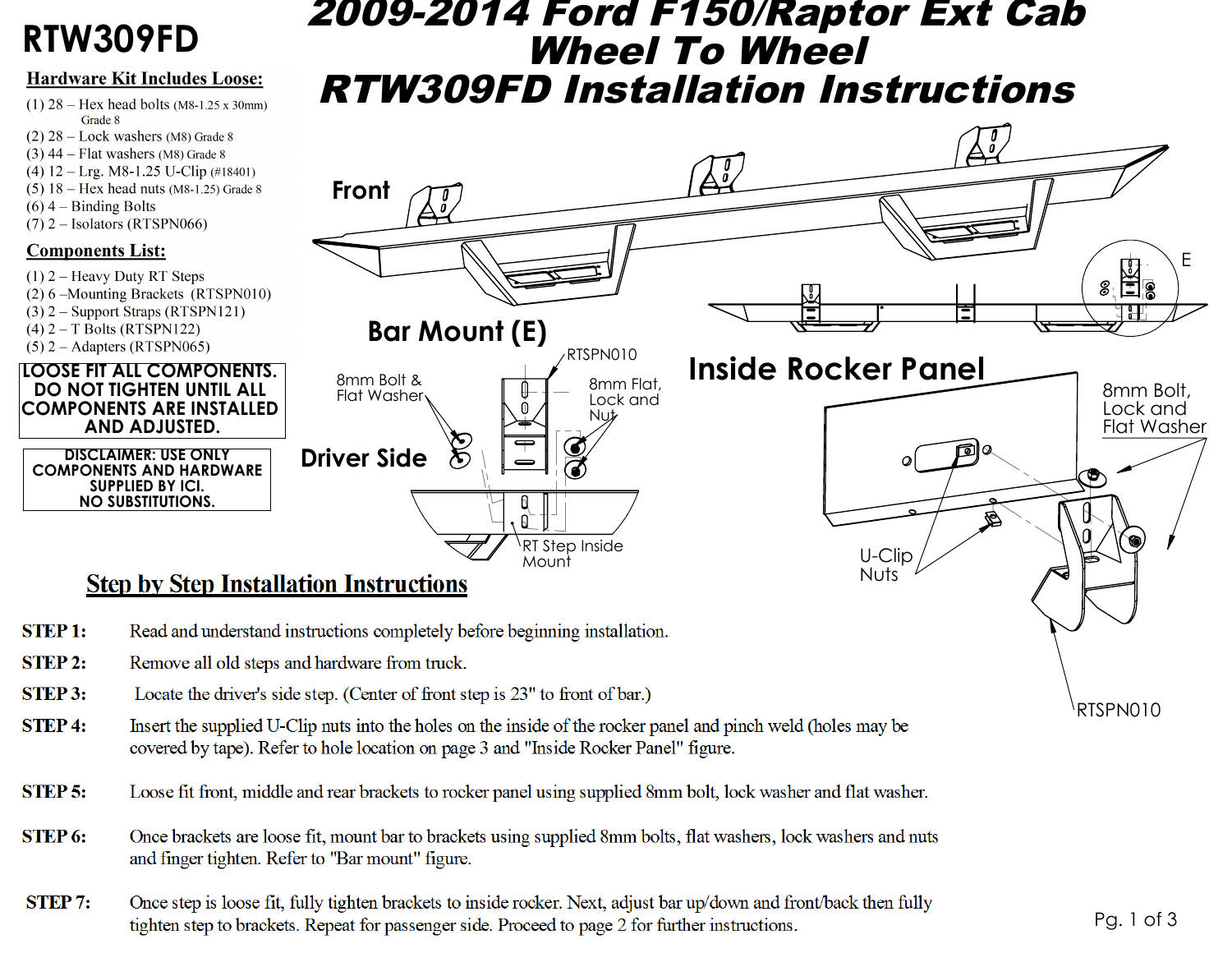# F DETAIL F  $SCAIF1:8$ RTSPN122 RTSPN065 RTSPN066 RTSPN121 BINDING BOLTS **RTW309FD 2009-2014 Ford F-150/Raptor Ext. Cab Wheel To Wheel RTW309FD Installation Instructions**



### Wheel to Wheel Installation Instructions

- 1. After RT Step is mounted to truck and fully tightened to the cab brackets (RTSPN010) Begin installing the rear bed support strap (RTSPN121).
- Locate the mounting hole underneath the front part of the bed (SEE FIG. 1).
- Locate the support strap adapter (RTSPN065) and T-bolt (RTSPN122) and install through  $\mathbf{3}$ mounting hole located in step 2.
- 4. Using the provided binding bolts attach the rubber isolator to the support strap adapter (RTSPN065) and the support strap (RTSPN075).
- 5. Once the support strap assembly is attached to the underside of the bed it is important to pretension the support strap before tightening it to the RT Step. First, loose fit the support strap (RTSPN121) to the slotted holes in the RT Step. Second, apply downward pressure to the support strap assembly by pulling on it and tighten the support strap to the RT Step at the same time. If done correctly, the rubber isolator will be tight in the assembly.